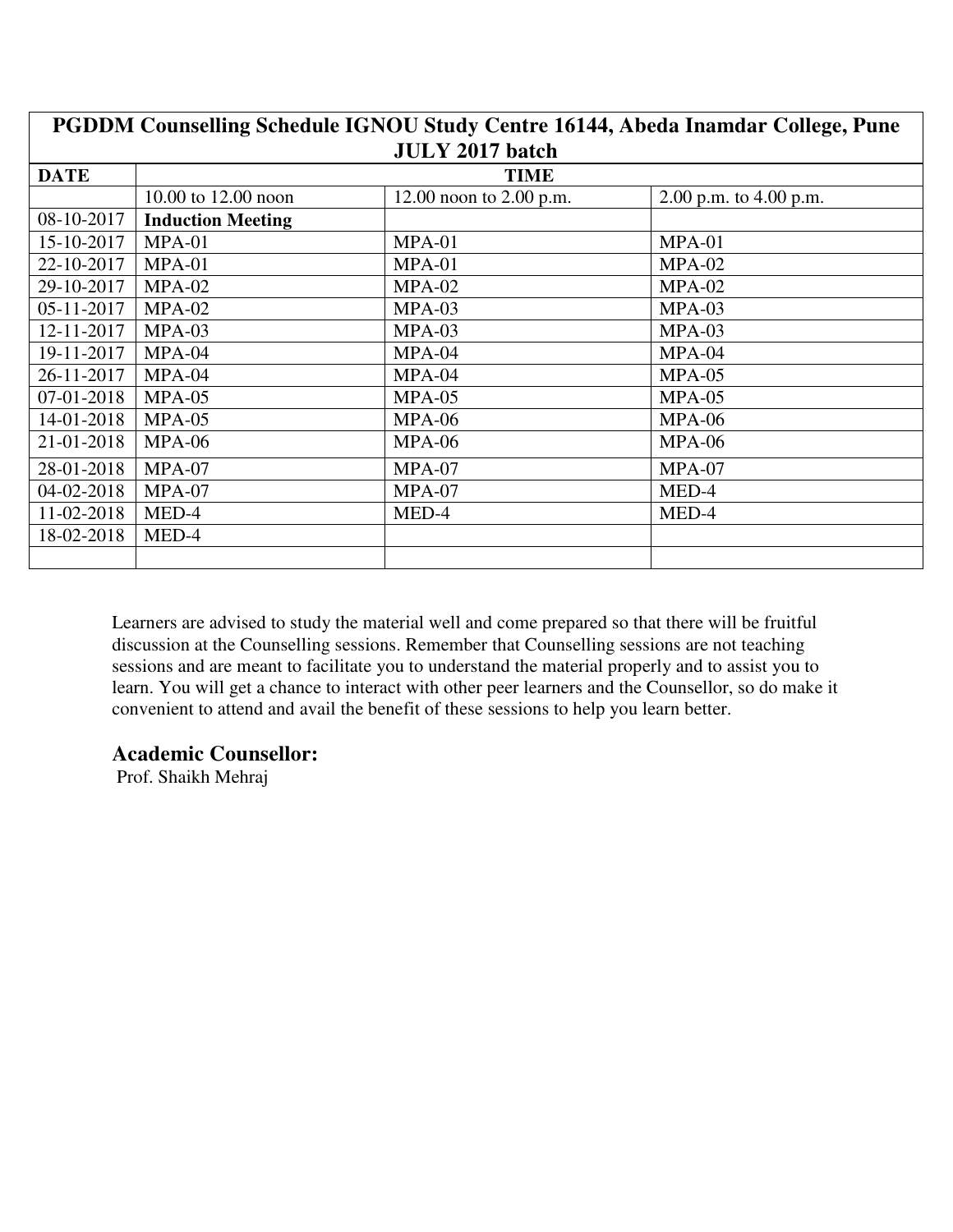| PGDIPR Counselling Schedule IGNOU Study Centre 16144, Abeda Inamdar College, Pune |                          |                           |                          |  |  |
|-----------------------------------------------------------------------------------|--------------------------|---------------------------|--------------------------|--|--|
|                                                                                   | <b>JULY 2017 batch</b>   |                           |                          |  |  |
| <b>DATE</b>                                                                       |                          | <b>TIME</b>               |                          |  |  |
|                                                                                   | 10.00 to 12.00 noon      | 12.00 noon to $2.00$ p.m. | 2.00 p.m. to $4.00$ p.m. |  |  |
| 08-10-2017                                                                        | <b>Induction Meeting</b> |                           |                          |  |  |
| 15-10-2017                                                                        | <b>MIP-101</b>           | <b>MIP-101</b>            | <b>MIP-101</b>           |  |  |
| 22-10-2017                                                                        | <b>MIP-101</b>           | <b>MIP-101</b>            | $MIP-102$                |  |  |
| 29-10-2017                                                                        | MIP-102                  | MIP-102                   | $MIP-102$                |  |  |
| 05-11-2017                                                                        | <b>MIP-102</b>           | MIP-103                   | $MIP-103$                |  |  |
| 12-11-2017                                                                        | $MIP-103$                | MIP-103                   | $MIP-103$                |  |  |
| 19-11-2017                                                                        | $MIP-104$                | $MIP-104$                 | $MIP-104$                |  |  |
| 26-11-2017                                                                        | MIP-104                  | $MIP-104$                 | MIP-106                  |  |  |
| 07-01-2018                                                                        | <b>MIP-106</b>           | <b>MIP-106</b>            | MIP-106                  |  |  |
| 14-01-2018                                                                        | MIP-106                  | MIP-106                   | MIP-107                  |  |  |
| 21-01-2018                                                                        | <b>MIP-107</b>           | MIP-107                   | $MIP-107$                |  |  |
| 28-01-2018                                                                        | <b>MIP-107</b>           | <b>MIP-108</b>            | $MIP-108$                |  |  |
| 04-02-2018                                                                        | <b>MIP-108</b>           | <b>MIP-108</b>            | <b>MIP-108</b>           |  |  |
|                                                                                   |                          |                           |                          |  |  |
|                                                                                   |                          |                           |                          |  |  |
|                                                                                   |                          |                           |                          |  |  |

**Academic Counsellor:** 

Prof. DeebaKhanam Prof. Nasir Inamdar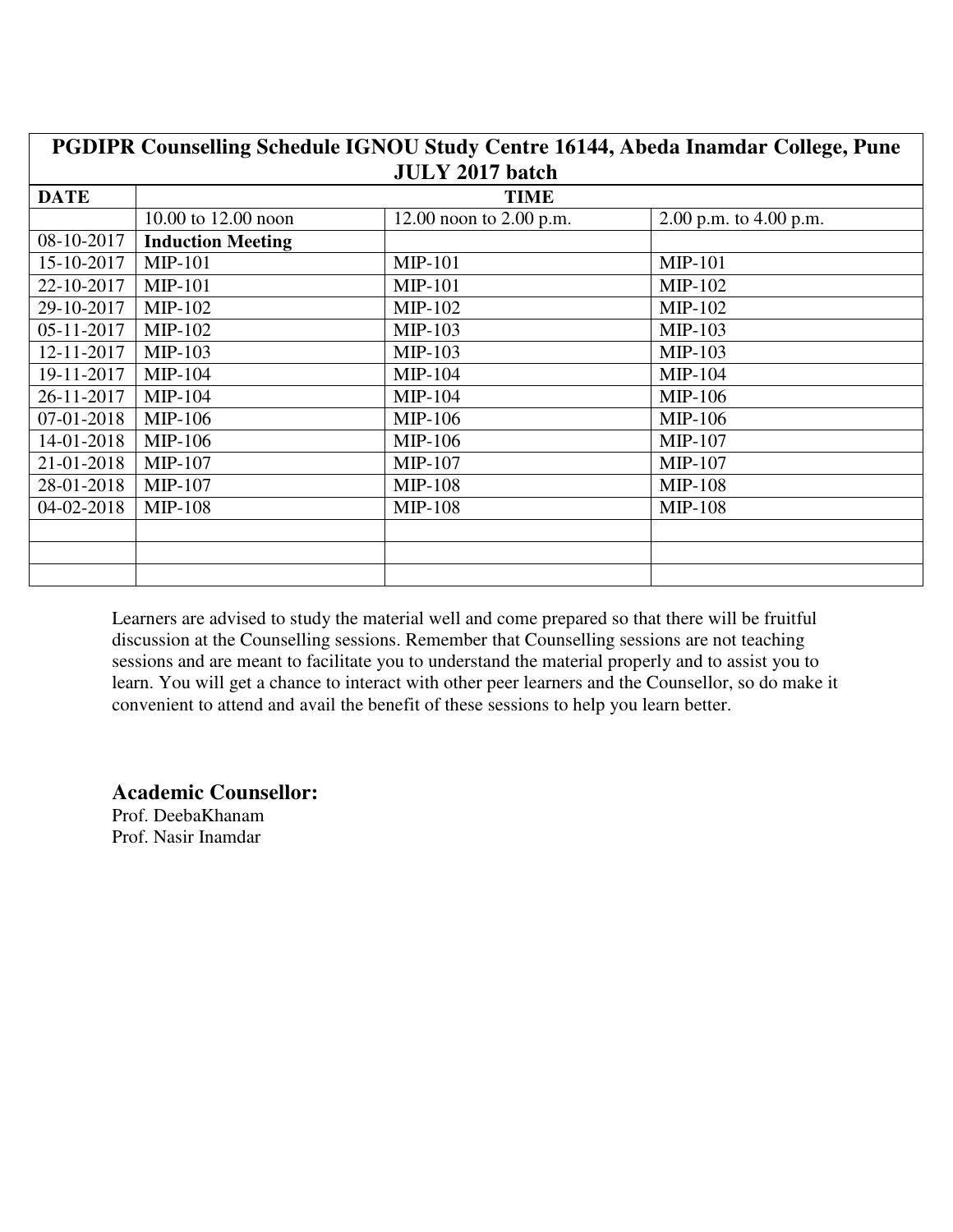| MAH 1ST & 2ND Counselling Schedule IGNOU Study Centre 16144, Abeda Inamdar College, |                          |                           |                          |
|-------------------------------------------------------------------------------------|--------------------------|---------------------------|--------------------------|
|                                                                                     |                          | <b>Pune</b>               |                          |
|                                                                                     |                          | <b>JULY 2017 batch</b>    |                          |
| <b>DATE</b>                                                                         |                          | <b>TIME</b>               |                          |
|                                                                                     | 10.00 to 12.00 noon      | 12.00 noon to $2.00$ p.m. | 2.00 p.m. to $4.00$ p.m. |
| 08-10-2017                                                                          | <b>Induction Meeting</b> |                           |                          |
| 15-10-2017                                                                          | MHI-01/ MHI-03           | MHI-01/ MHI-03            | MHI-01/ MHI-03           |
| 22-10-2017                                                                          | MHI-01/ MHI-03           | MHI-01/ MHI-03            | MHI-01/ MHI-03           |
| 29-10-2017                                                                          | MHI-01/ MHI-03           | MHI-01/ MHI-03            | MHI-01/ MHI-03           |
| 05-11-2017                                                                          | MHI-01/ MHI-03           | MHI-02/ MHI-06            | MHI-02/ MHI-06           |
| 12-11-2017                                                                          | MHI-02/ MHI-06           | MHI-02/ MHI-06            | MHI-02/ MHI-06           |
| 19-11-2017                                                                          | MHI-02/ MHI-06           | MHI-02/ MHI-06            | MHI-02/ MHI-06           |
| 26-11-2017                                                                          | MHI-02/ MHI-06           | MHI-02/ MHI-06            | <b>MHI-04/ MHI-08</b>    |
| 07-01-2018                                                                          | MHI-04/ MHI-08           | MHI-04/ MHI-08            | MHI-04/ MHI-08           |
| 14-01-2018                                                                          | MHI-04/ MHI-08           | MHI-04/ MHI-08            | MHI-04/ MHI-08           |
| 21-01-2018                                                                          | MHI-04/ MHI-08           | MHI-04/ MHI-08            | MHI-04/ MHI-08           |
| 28-01-2018                                                                          | MHI-05/ MHI-09           | MHI-05/ MHI-09            | MHI-05/ MHI-09           |
| 04-02-2018                                                                          | MHI-05/ MHI-09           | MHI-05/ MHI-09            | MHI-05/ MHI-09           |
| 11-02-2018                                                                          | MHI-05/ MHI-09           | MHI-05/ MHI-09            | MHI-05/ MHI-09           |
| 18-02-2018                                                                          | MHI-05/ MHI-09           | <b>MHI-10/ MPSE-03</b>    | <b>MHI-10/ MPSE-03</b>   |
| 25-02-2018                                                                          | MHI-10/ MPSE-03          | MHI-10/MPSE-03            | <b>MHI-10/ MPSE-03</b>   |
| 04-03-2018                                                                          | MHI-10/ MPSE-04          | MHI-10/ MPSE-04           | <b>MHI-10/ MPSE-04</b>   |
| 11-03-2018                                                                          | <b>MHI-10/ MPSE-04</b>   | MHI-10/ MPSE-04           |                          |

### **Academic Counsellor:**

 Prof. Shaukat Khan Dr. ZohebHasan Prof. Shaikh Shabana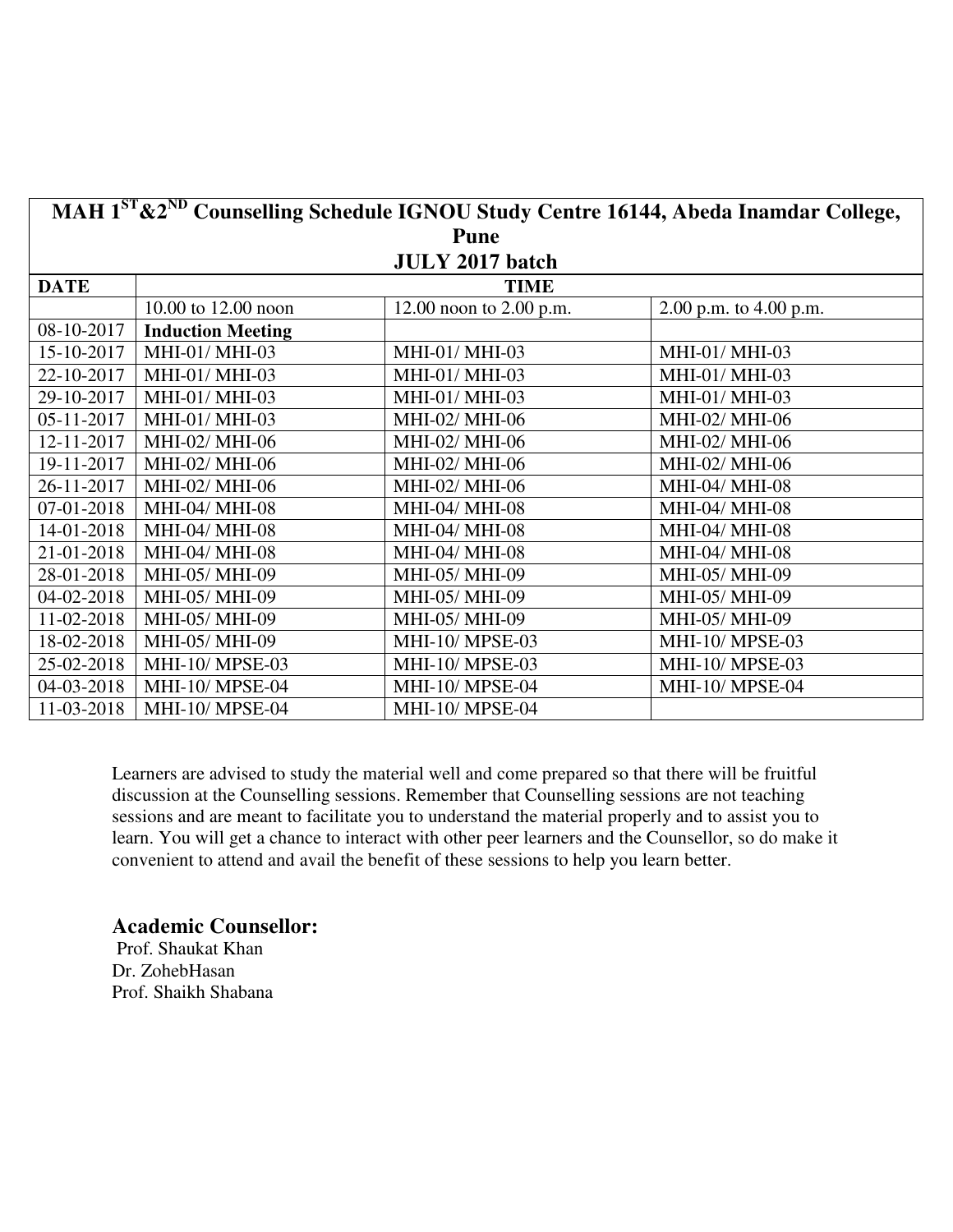| MAPC 1 <sup>ST</sup> & 2 <sup>ND</sup> Counselling Schedule IGNOU Study Centre 16144, Abeda Inamdar College, |                          |                           |                          |
|--------------------------------------------------------------------------------------------------------------|--------------------------|---------------------------|--------------------------|
|                                                                                                              |                          | <b>Pune</b>               |                          |
|                                                                                                              |                          | <b>JULY 2017 batch</b>    |                          |
| <b>DATE</b>                                                                                                  |                          | <b>TIME</b>               |                          |
|                                                                                                              | 10.00 to 12.00 noon      | 12.00 noon to $2.00$ p.m. | 2.00 p.m. to $4.00$ p.m. |
| 08-10-2017                                                                                                   | <b>Induction Meeting</b> |                           |                          |
| 15-10-2017                                                                                                   | MPC-1 /MPCE-11           | MPC-1 /MPCE-11            | MPC-1/MPCE-11            |
| 22-10-2017                                                                                                   | MPC-1 /MPCE-11           | MPC-1/MPCE-11             | MPC-2/MPCE-12            |
| 29-10-2017                                                                                                   | MPC-2/MPCE-12/MPCE-31    | MPC-2/MPCE-12/MPCE-31     | MPC-2/MPCE-12/MPCE-31    |
| 05-11-2017                                                                                                   | MPC-2/MPCE-12/MPCE-32    | MPC-3/MPCE-13/MPCE-31     | MPC-3/MPCE-13/MPCE-31    |
| 12-11-2017                                                                                                   | MPC-3/MPCE-13/MPCE-32    | MPC-3/MPCE-13/MPCE-32     | MPC-3/MPCE-13/MPCE-32    |
| 19-11-2017                                                                                                   | MPC-3/MPCE-13/MPCE-32    | MPC-4/MPCE-21/MPCE-33     | MPC-4/MPCE-21/MPCE-33    |
| 26-11-2017                                                                                                   | MPC-4/MPCE-21/MPCE-33    | MPC-4/MPCE-21/MPCE-33     | MPC-4/MPCE-21/MPCE-33    |
| 07-01-2018                                                                                                   | MPC-5/MPCE-22            | MPC-5/MPCE-22             | MPC-5/MPCE-22            |
| 14-01-2018                                                                                                   | MPC-5/MPCE-22            | MPC-5/MPCE-22             | MPC-6/MPCE-23            |
| 21-01-2018                                                                                                   | MPC-6/MPCE-23            | MPC-6/MPCE-23             | MPC-6/MPCE-23            |
| 28-01-2018                                                                                                   | MPC-6/MPCE-23            |                           |                          |

- Dr. AlkaWadkar
- Dr. Swaleha S. Pathan
- Dr. SavitaDeo
- Prof. TonmayHaldar
- Prof. BagwanNazneen (Asst. Co-ordiantor& In-charge Psychology)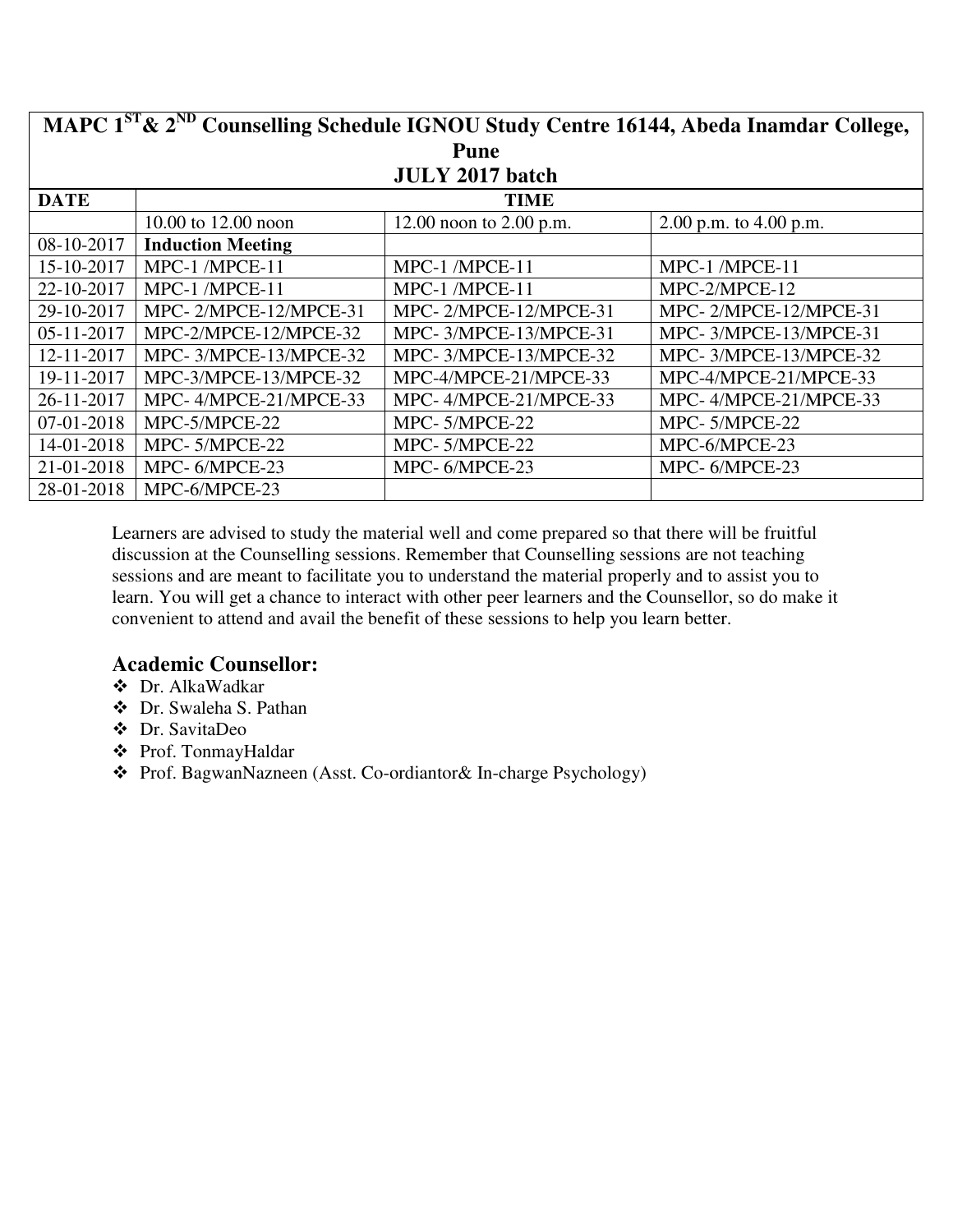| MEG 1 <sup>ST</sup> & 2 <sup>ND</sup> Counselling Schedule IGNOU Study Centre 16144, Abeda Inamdar College, |                          |                           |                          |  |  |
|-------------------------------------------------------------------------------------------------------------|--------------------------|---------------------------|--------------------------|--|--|
|                                                                                                             | Pune                     |                           |                          |  |  |
|                                                                                                             |                          | <b>JULY 2017 batch</b>    |                          |  |  |
| <b>DATE</b>                                                                                                 |                          | TIME                      |                          |  |  |
|                                                                                                             | 10.00 to 12.00 noon      | 12.00 noon to $2.00$ p.m. | 2.00 p.m. to $4.00$ p.m. |  |  |
| 08-10-2017                                                                                                  | <b>Induction Meeting</b> |                           |                          |  |  |
| 15-10-2017                                                                                                  | MEG-01/MEG-05/MEG-9      | MEG-01/MEG-05/MEG-9       | MEG-01/MEG-05/MEG-9      |  |  |
| 22-10-2017                                                                                                  | MEG-01/MEG-05/MEG-9      | MEG-01/MEG-05/MEG-9       | MEG-01/MEG-05/MEG-9      |  |  |
| 29-10-2017                                                                                                  | MEG-01/MEG-05/MEG-9      | MEG-01/MEG-05/MEG-9       | MEG-01/MEG-05/MEG-9      |  |  |
| 05-11-2017                                                                                                  | MEG-01/MEG-05/MEG-9      | MEG-02/MEG-06/MEG-10      | MEG-02/MEG-06/MEG-10     |  |  |
| 12-11-2017                                                                                                  | MEG-02/MEG-06/MEG-10     | MEG-02/MEG-06/MEG-10      | MEG-02/MEG-06/MEG-10     |  |  |
| 19-11-2017                                                                                                  | MEG-02/MEG-06/MEG-10     | MEG-02/MEG-06/MEG-10      | MEG-02/MEG-06/MEG-10     |  |  |
| 26-11-2017                                                                                                  | MEG-02/MEG-06/MEG-10     | MEG-02/MEG-06/MEG-11      | MEG-03/MEG-07/MEG-11     |  |  |
| 07-01-2018                                                                                                  | MEG-02/MEG-06/MEG-11     | MEG-02/MEG-06/MEG-11      | MEG-02/MEG-06/MEG-11     |  |  |
| 14-01-2018                                                                                                  | MEG-02/MEG-06/MEG-11     | MEG-02/MEG-06/MEG-11      | MEG-02/MEG-06/MEG-11     |  |  |
| 21-01-2018                                                                                                  | MEG-02/MEG-06/MEG-11     | MEG-02/MEG-06/MEG-11      | MEG-03/MEG-07/MEG-12     |  |  |
| 28-01-2018                                                                                                  | MEG-03/MEG-07/MEG-12     | MEG-03/MEG-07/MEG-12      | MEG-03/MEG-07/MEG-12     |  |  |
| 04-02-2018                                                                                                  | MEG-03/MEG-07/MEG-12     | MEG-03/MEG-07/MEG-12      | MEG-03/MEG-07/MEG-12     |  |  |
| 11-02-2018                                                                                                  | MEG-03/MEG-07/MEG-14     | MEG-03/MEG-07/MEG-14      | MEG-03/MEG-07/MEG-14     |  |  |
| 18-02-2018                                                                                                  | MEG-03/MEG-07/MEG-14     | $MEG-14$                  | $MEG-14$                 |  |  |

- Prof. Asif I Ahmed
- Prof. Badshah Patel
- Prof. Nadeem Inamdar
- Prof. K Sundke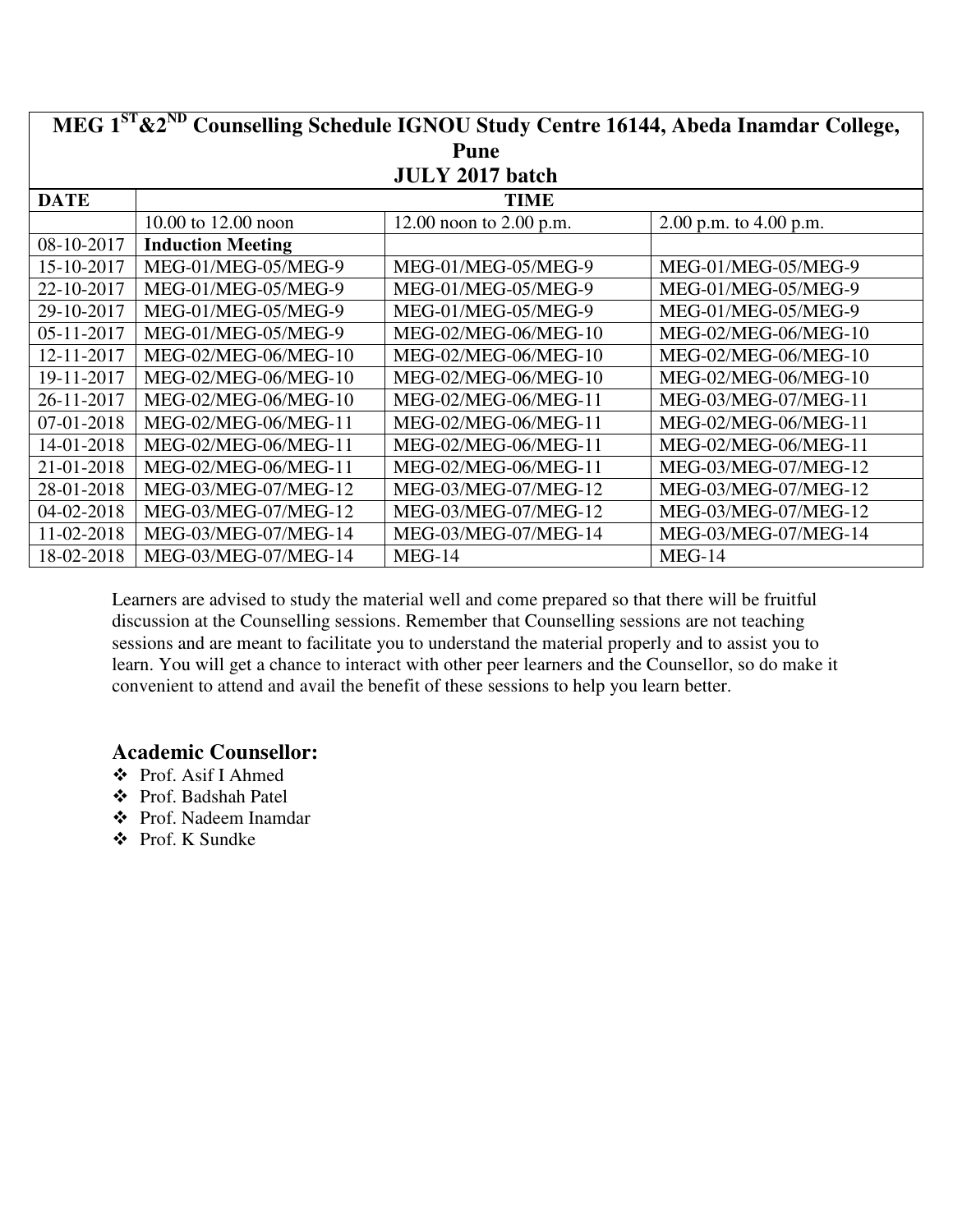| MPA Ist & II <sup>nd</sup> Counselling Schedule IGNOU Study Centre 16144, Abeda Inamdar College, |                          |                           |                        |  |  |
|--------------------------------------------------------------------------------------------------|--------------------------|---------------------------|------------------------|--|--|
|                                                                                                  | <b>Pune</b>              |                           |                        |  |  |
|                                                                                                  |                          | <b>JULY 2017 batch</b>    |                        |  |  |
| <b>DATE</b>                                                                                      |                          | <b>TIME</b>               |                        |  |  |
|                                                                                                  | 10.00 to 12.00 noon      | 12.00 noon to $2.00$ p.m. | 2.00 p.m. to 4.00 p.m. |  |  |
| 08-10-2017                                                                                       | <b>Induction Meeting</b> |                           |                        |  |  |
| 15-10-2017                                                                                       | <b>MPA-11 /MPA-15</b>    | <b>MPA-11 /MPA-15</b>     | <b>MPA-11 /MPA-15</b>  |  |  |
| 22-10-2017                                                                                       | <b>MPA-11 /MPA-15</b>    | <b>MPA-11 /MPA-15</b>     | <b>MPA-11 /MPA-15</b>  |  |  |
| 29-10-2017                                                                                       | <b>MPA-11 /MPA-15</b>    | <b>MPA-11 /MPA-15</b>     | <b>MPA-11 /MPA-15</b>  |  |  |
| 05-11-2017                                                                                       | <b>MPA-11/MPA-15</b>     | <b>MPA-12/MPA-16</b>      | <b>MPA-12/MPA-16</b>   |  |  |
| 12-11-2017                                                                                       | <b>MPA-12/MPA-16</b>     | <b>MPA-12/MPA-16</b>      | <b>MPA-12/MPA-16</b>   |  |  |
| 19-11-2017                                                                                       | <b>MPA-12/MPA-16</b>     | <b>MPA-12/MPA-16</b>      | MPA-12 /MPA-16         |  |  |
| 26-11-2017                                                                                       | <b>MPA-12/MPA-16</b>     | <b>MPA-12/MPA-16</b>      | MPA-13 /MPA-17         |  |  |
| 07-01-2018                                                                                       | MPA-13 /MPA-17           | <b>MPA-13/MPA-17</b>      | MPA-13 /MPA-17         |  |  |
| 14-01-2018                                                                                       | MPA-13 /MPA-17           | <b>MPA-13/MPA-18</b>      | MPA-13 /MPA-18         |  |  |
| 21-01-2018                                                                                       | <b>MPA-13/MPA-18</b>     | MPA-13 /MPA-18            | MPA-13 /MPA-18         |  |  |
| 28-01-2018                                                                                       | MPA-14 / MPS-3           | MPA-14 / MPS-3            | MPA-14 / MPS-3         |  |  |
| 04-02-2018                                                                                       | $MPA-14/MPS-3$           | <b>MPA-14 / MPS-3</b>     | <b>MPA-14/MPS-3</b>    |  |  |
| 11-02-2018                                                                                       | <b>MPA-14 /MPS-3</b>     | <b>MPA-14/MPS-3</b>       | <b>MPA-14/MPS-3</b>    |  |  |
| 18-02-2018                                                                                       | <b>MPA-14 /MPS-3</b>     |                           |                        |  |  |

- Prof. Shaikh Shabana
- Dr. Wahida Shaikh
- Mr. T.S Inamdar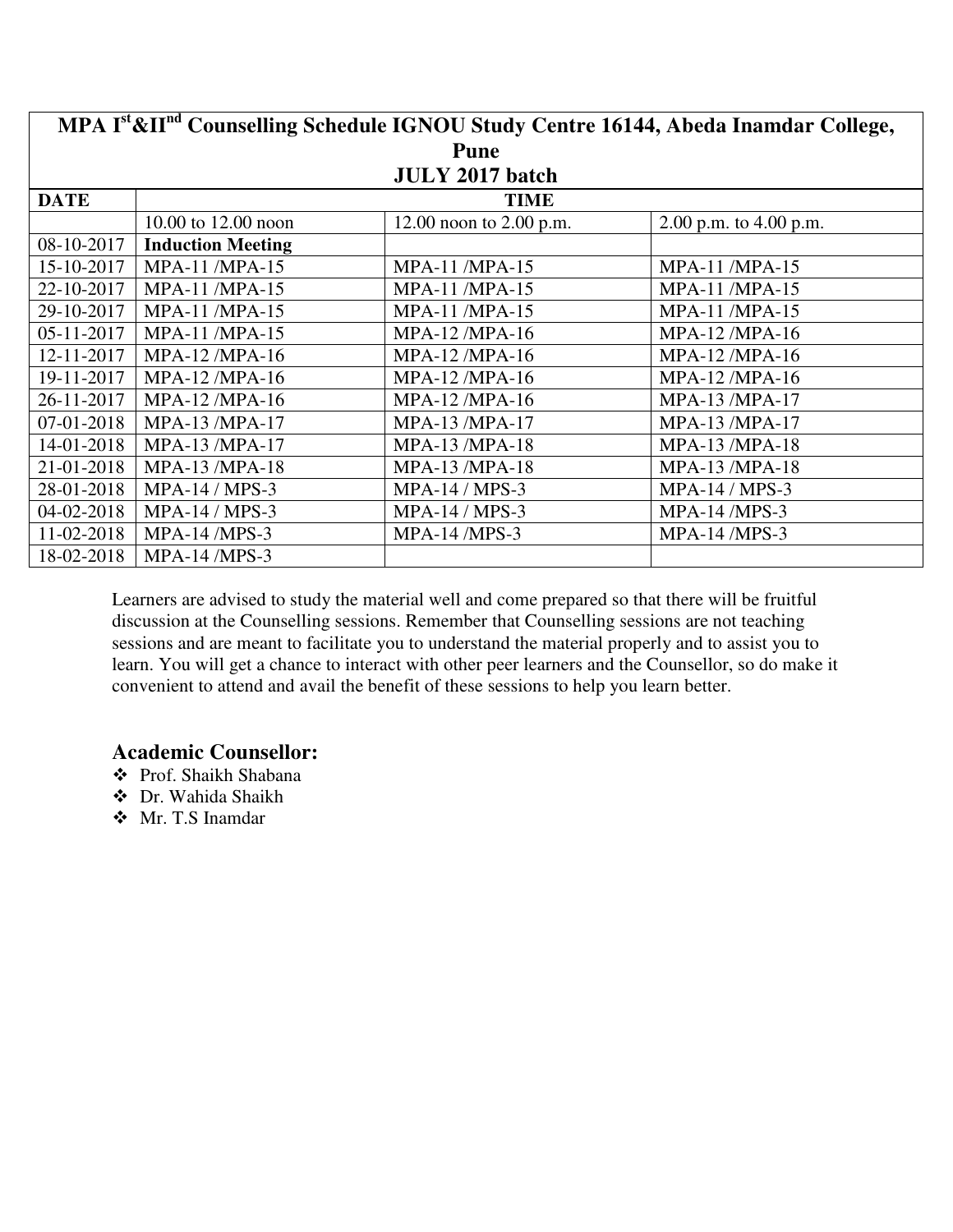| MSO 1 <sup>ST</sup> & 2 <sup>ND</sup> Counselling Schedule IGNOU Study Centre 16144, Abeda Inamdar College, |                          |                           |                          |  |  |
|-------------------------------------------------------------------------------------------------------------|--------------------------|---------------------------|--------------------------|--|--|
|                                                                                                             | <b>Pune</b>              |                           |                          |  |  |
|                                                                                                             |                          | <b>JULY 2017 batch</b>    |                          |  |  |
| <b>DATE</b>                                                                                                 |                          | <b>TIME</b>               |                          |  |  |
|                                                                                                             | 10.00 to 12.00 noon      | 12.00 noon to $2.00$ p.m. | 2.00 p.m. to $4.00$ p.m. |  |  |
| 08-10-2017                                                                                                  | <b>Induction Meeting</b> |                           |                          |  |  |
| 15-10-2017                                                                                                  | $MSO-1$ /MPA-16          | <b>MSO-1/MPA-16</b>       | $MSO-1$ /MPA-16          |  |  |
| 22-10-2017                                                                                                  | $MSO-1$ /MPA-16          | <b>MSO-1/MPA-16</b>       | <b>MSO-1/MPA-16</b>      |  |  |
| 29-10-2017                                                                                                  | $MSO-1$ /MPA-16          | <b>MSO-1/MPA-16</b>       | <b>MSO-1/MPA-16</b>      |  |  |
| 05-11-2017                                                                                                  | $MSO-1$ /MPA-16          | MSO-2/MSOE-1              | MSO-2 /MSOE-1            |  |  |
| 12-11-2017                                                                                                  | MSO-2 /MSOE-1            | MSO-2/MSOE-1              | MSO-2/MSOE-1             |  |  |
| 19-11-2017                                                                                                  | MSO-2 /MSOE-1            | MSO-2/MSOE-1              | MSO-2 /MSOE-1            |  |  |
| 26-11-2017                                                                                                  | MSO-2 /MSOE-1            | MSO-2/MSOE-1              | MSO-3/MSOE-2             |  |  |
| 07-01-2018                                                                                                  | MSO-3/MSOE-2             | MSO-3/MSOE-2              | MSO-3/MSOE-2             |  |  |
| 14-01-2018                                                                                                  | MSO-3/MSOE-2             | MSO-3/MSOE-2              | MSO-3/MSOE-2             |  |  |
| 21-01-2018                                                                                                  | MSO-3/MSOE-2             | MSO-3/MSOE-2              | MSO-3/MSOE-2             |  |  |
| 28-01-2018                                                                                                  | MSO-4/MSOE-3             | MSO-4/MSOE-3              | MSO-4/MSOE-3             |  |  |
| 04-02-2018                                                                                                  | MSO-4/MSOE-3             | MSO-4/MSOE-3              | MSO-4/MSOE-4             |  |  |
| 11-02-2018                                                                                                  | MSO-4/MSOE-4             | MSO-4/MSOE-4              | MSO-4/MSOE-4             |  |  |
| 18-02-2018                                                                                                  | MSO-4/MSOE-4             |                           |                          |  |  |

- Prof. Shafiya Shaikh
- Prof. Shaikh Heena Kausar
- > Prof. AzraKutki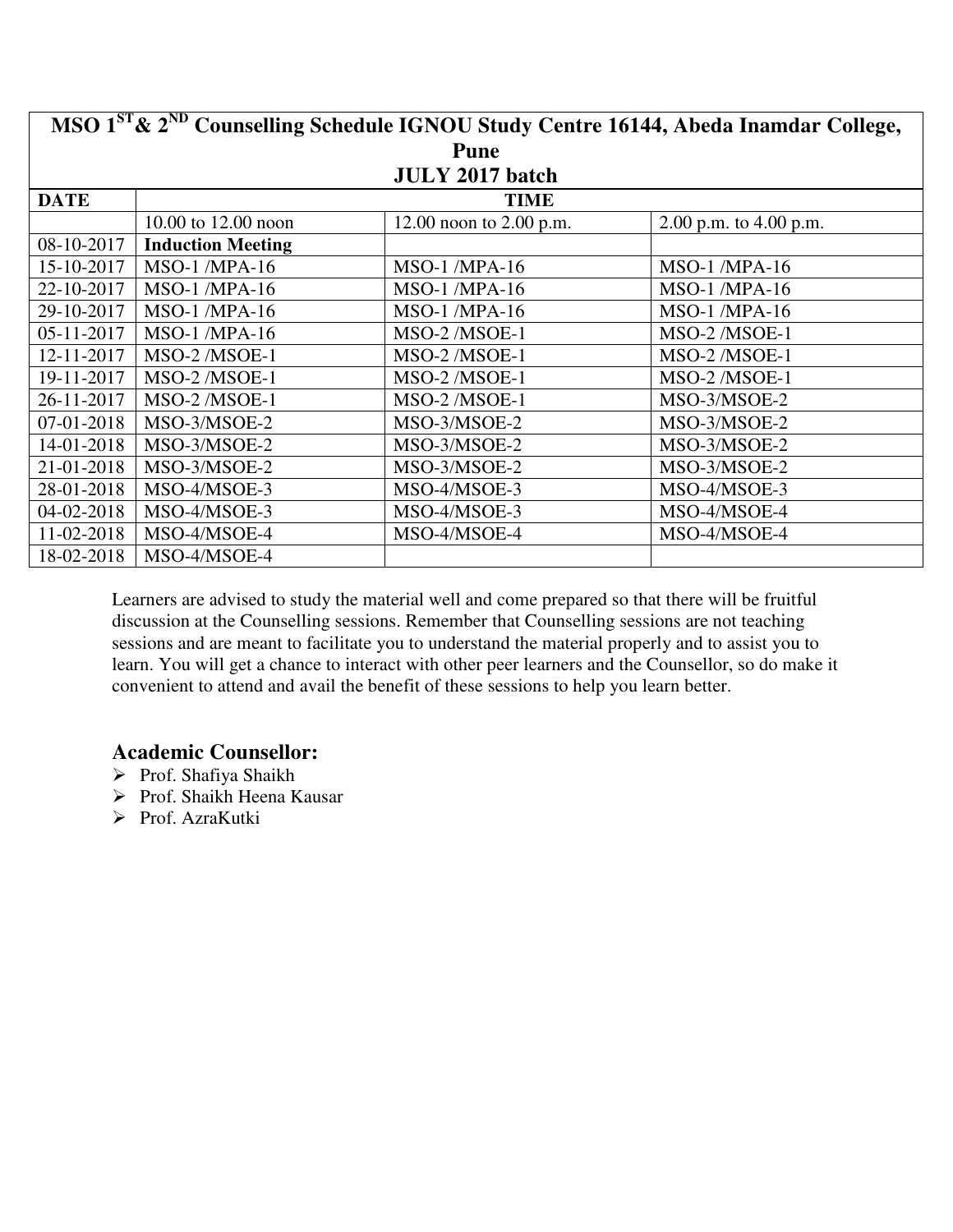| MHD Counselling Schedule IGNOU Study Centre 16144, Abeda Inamdar College, Pune |                          |                           |                          |  |  |
|--------------------------------------------------------------------------------|--------------------------|---------------------------|--------------------------|--|--|
|                                                                                | <b>JULY 2017 batch</b>   |                           |                          |  |  |
| <b>DATE</b>                                                                    |                          | <b>TIME</b>               |                          |  |  |
|                                                                                | 10.00 to 12.00 noon      | 12.00 noon to $2.00$ p.m. | 2.00 p.m. to $4.00$ p.m. |  |  |
| 08-10-2017                                                                     | <b>Induction Meeting</b> |                           |                          |  |  |
| 15-10-2017                                                                     | MHD-2/MHD-1              | MHD-2/MHD-1               | MHD-2/MHD-1              |  |  |
| 22-10-2017                                                                     | MHD-2/MHD-1              | MHD-2/MHD-1               | MHD-2/MHD-5              |  |  |
| 29-10-2017                                                                     | MHD-2/MHD-5              | MHD-2/MHD-5               | MHD-2/MHD-5              |  |  |
| $05 - 11 - 2017$                                                               | MHD-2/MHD-5              | MHD-3/MHD-5               | MHD-3/MHD-5              |  |  |
| 12-11-2017                                                                     | MHD-3/MHD-5              | MHD-3/MHD-5               | MHD-3/MHD-5              |  |  |
| 19-11-2017                                                                     | MHD-3//MHD-7             | MHD-3//MHD-7              | MHD-3//MHD-7             |  |  |
| 26-11-2017                                                                     | MHD-3//MHD-7             | MHD-3//MHD-7              | MHD-4/MHD-13/MHD-17      |  |  |
| 07-01-2018                                                                     | MHD-4/MHD-13/MHD-17      | MHD-4/MHD-13/MHD-17       | MHD-4/MHD-13/MHD-17      |  |  |
| 14-01-2018                                                                     | MHD-4/MHD-13/MHD-17      | MHD-4/MHD-14/MHD-18       | MHD-4/MHD-14/MHD-18      |  |  |
| 21-01-2018                                                                     | MHD-4/MHD-14/MHD-18      | MHD-4/MHD-14/MHD-18       | MHD-4/MHD-14/MHD-18      |  |  |
| 28-01-2018                                                                     | MHD-6/MHD-15/MHD-19      | MHD-6/MHD-15/MHD-19       | MHD-6/MHD-15/MHD-19      |  |  |
| 04-02-2018                                                                     | MHD-6/MHD-15/MHD-19      | MHD-6/MHD-15/MHD-19       | MHD-6/MHD-16/MHD-20      |  |  |
| 11-02-2018                                                                     | MHD-6/MHD-16/MHD-20      | MHD-6/MHD-16/MHD-20       | MHD-6/MHD-16/MHD-20      |  |  |
| 18-02-2018                                                                     | MHD-6/MHD-16/MHD-20      |                           |                          |  |  |

- Dr. ShakilaMulla
- Prof. Asama Shaikh
- Dr. Baba Shaikh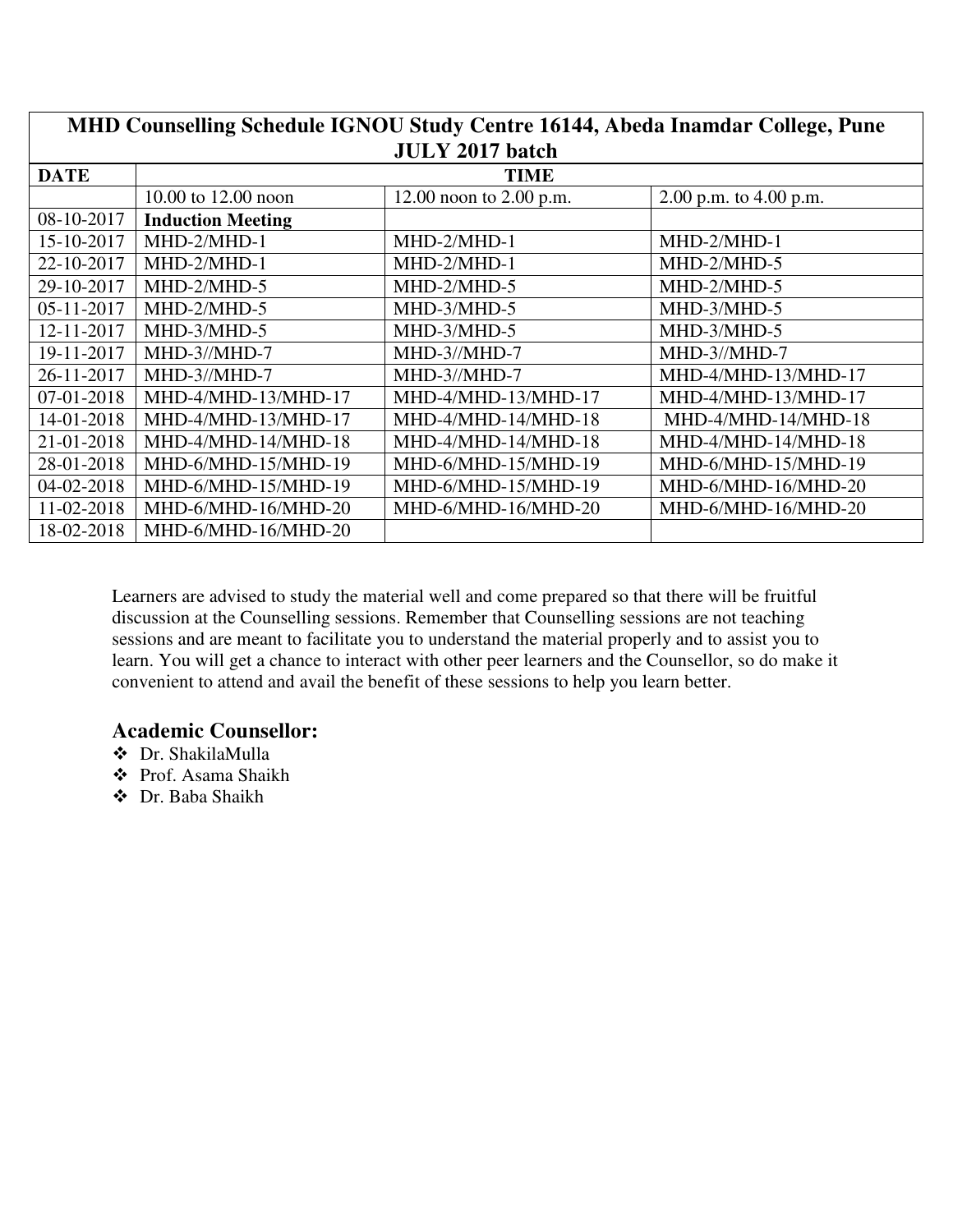| <b>MARD/PGDRD/CRD Counselling Schedule IGNOU Study Centre 16144, Abeda</b> |                          |                              |                          |  |
|----------------------------------------------------------------------------|--------------------------|------------------------------|--------------------------|--|
|                                                                            |                          | <b>Inamdar College, Pune</b> |                          |  |
|                                                                            |                          | <b>JULY 2017 batch</b>       |                          |  |
| <b>DATE</b>                                                                |                          | <b>TIME</b>                  |                          |  |
|                                                                            | 10.00 to 12.00 noon      | 12.00 noon to $2.00$ p.m.    | 2.00 p.m. to $4.00$ p.m. |  |
| 08-10-2017                                                                 | <b>Induction Meeting</b> |                              |                          |  |
| 15-10-2017                                                                 | <b>MRD-101 /RDD-06</b>   | <b>MRD-101 /RDD-06</b>       | <b>MRD-101 /RDD-06</b>   |  |
| 22-10-2017                                                                 | <b>MRD-101 /RDD-06</b>   | <b>MRD-101 /RDD-06</b>       | <b>MRD-101 /RDD-06</b>   |  |
| 29-10-2017                                                                 | MRD-101 /RDD-06          | <b>MRD-101 /RDD-06</b>       | MRD-102 /RDD-07          |  |
| 05-11-2017                                                                 | MRD-102 /RDD-07          | MRD-102 /RDD-07              | MRD-102 /RDD-07          |  |
| 12-11-2017                                                                 | MRD-102 /RDD-07          | MRD-102 /RDD-07              | MRD-102 /RDD-07          |  |
| 19-11-2017                                                                 | MRD-102 /RDD-07          | <b>MRD-103 /MRDE-101</b>     | MRD-103 /MRDE-101        |  |
| 26-11-2017                                                                 | MRD-103 /MRDE-101        | MRD-103 /MRDE-101            | MRD-103 /MRDE-101        |  |
| 07-01-2018                                                                 | MRD-103 /MRDE-101        | MRD-103 /MRDE-101            | MRD-103 /MRDE-101        |  |
| 14-01-2018                                                                 | MRD-04 /MRDE-02          | MRD-04 /MRDE-02              | MRD-04 /MRDE-02          |  |
| 21-01-2018                                                                 | MRD-04 /MRDE-02          | MRD-04 /MRDE-02              | MRD-04 /MRDE-02          |  |
| 28-01-2018                                                                 | MRD-04 /MRDE-02          | MRD-04 /MRDE-02              | MRDE-03                  |  |
| 04-02-2018                                                                 | MRDE-03                  | MRDE-03                      | MRDE-03                  |  |
| 11-02-2018                                                                 | MRDE-03                  | MRDE-03                      | MRDE-03                  |  |
| 18-02-2018                                                                 | MRDE-03                  |                              |                          |  |

- Dr. SayyedRafeequee
- Prof. Shaikh Shabana
- Dr. Wahida Shaikh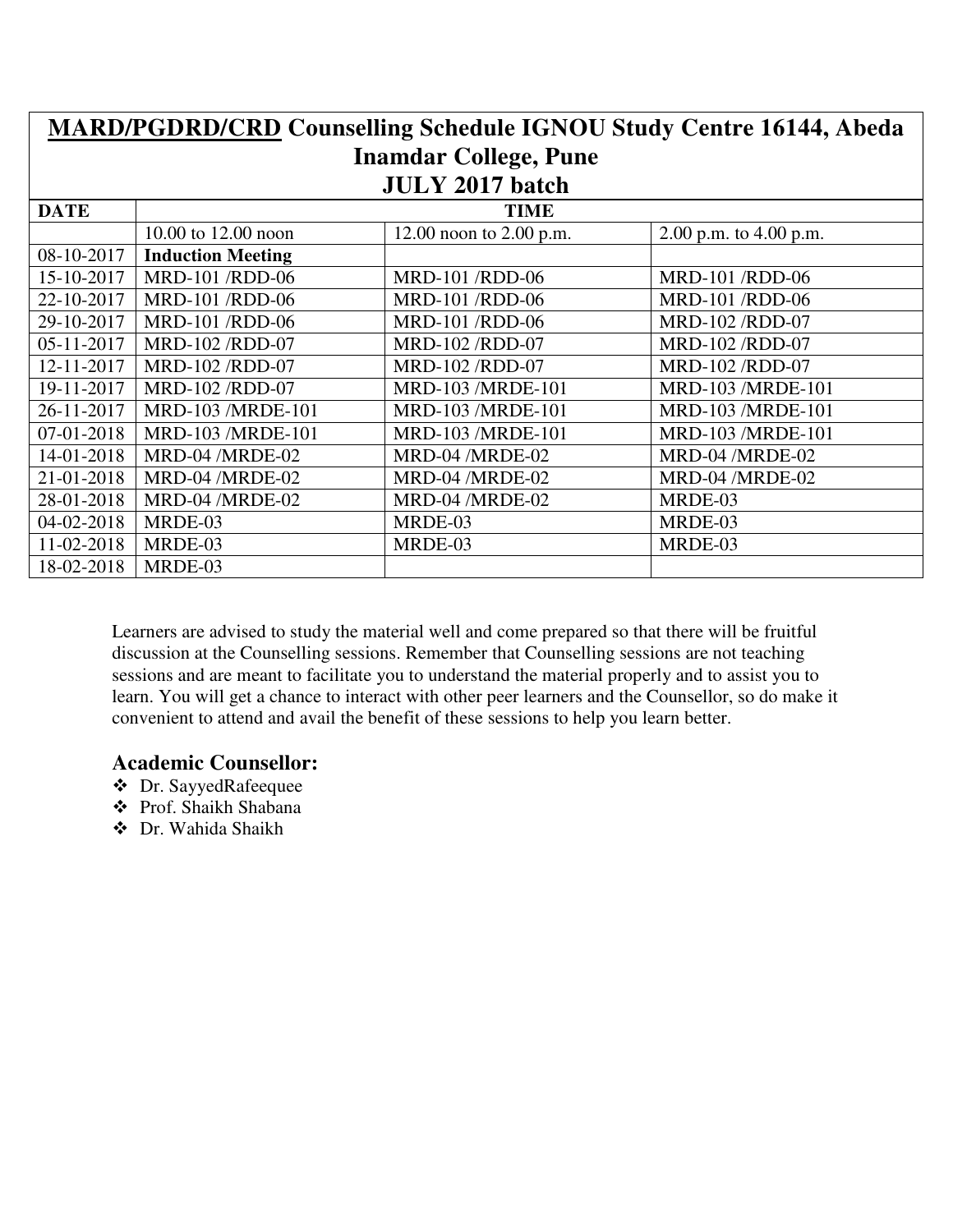| MCOM/PGDIBO Counselling Schedule IGNOU Study Centre 16144, Abeda Inamdar |                          |                         |                          |  |
|--------------------------------------------------------------------------|--------------------------|-------------------------|--------------------------|--|
|                                                                          | <b>College, Pune</b>     |                         |                          |  |
|                                                                          |                          | <b>JULY 2017 batch</b>  |                          |  |
| <b>DATE</b>                                                              |                          | <b>TIME</b>             |                          |  |
|                                                                          | 10.00 to 12.00 noon      | 12.00 noon to 2.00 p.m. | 2.00 p.m. to $4.00$ p.m. |  |
| 08-10-2017                                                               | <b>Induction Meeting</b> |                         |                          |  |
| 15-10-2017                                                               | IBO-01/MCO-1             | IBO-01/MCO-1            | IBO-01/MCO-1             |  |
| 22-10-2017                                                               | IBO-01/MCO-1             | IBO-01/MCO-1            | IBO-01/MCO-1             |  |
| 29-10-2017                                                               | IBO-01/MCO-1             | IBO-01/MCO-1            | IBO-02/MCO-3             |  |
| 05-11-2017                                                               | IBO-02/MCO-3             | IBO-02/MCO-3            | IBO-02/MCO-3             |  |
| 12-11-2017                                                               | IBO-02/MCO-3             | IBO-02/MCO-3            | IBO-02/MCO-3             |  |
| 19-11-2017                                                               | IBO-02/MCO-3             | IBO-03/MCO-4            | IBO-03/MCO-4             |  |
| 26-11-2017                                                               | IBO-03/MCO-4             | IBO-03/MCO-4            | IBO-03/MCO-4             |  |
| 07-01-2018                                                               | IBO-03/MCO-4             | IBO-03/MCO-4            | IBO-03/MCO-4             |  |
| 14-01-2018                                                               | IBO-04/MCO-5             | IBO-04/MCO-5            | IBO-04/MCO-5             |  |
| 21-01-2018                                                               | IBO-04/MCO-5             | IBO-04/MCO-5            | IBO-04/MCO-5             |  |
| 28-01-2018                                                               | IBO-04/MCO-5             | IBO-04/MCO-5            | IBO-05/MCO-6             |  |
| 04-02-2018                                                               | IBO-05/MCO-6             | IBO-05/MCO-6            | IBO-05/MCO-6             |  |
| 11-02-2018                                                               | IBO-05/MCO-6             | IBO-05/MCO-6            | IBO-05/MCO-6             |  |
| 18-02-2018                                                               | IBO-05/MCO-6             | IBO-06/MCO-7            | IBO-06/MCO-7             |  |
| 25-02-2018                                                               | IBO-06/MCO-7             | IBO-06/MCO-7            | IBO-06/MCO-7             |  |
| 04-03-2018                                                               | IBO-06/MCO-7             | IBO-06/MCO-7            | IBO-06/MCO-7             |  |
|                                                                          |                          |                         |                          |  |

- **Prof. Aqueel Ahmed**
- Prof. AbsaarBaig
- Prof. Mudassar Shaikh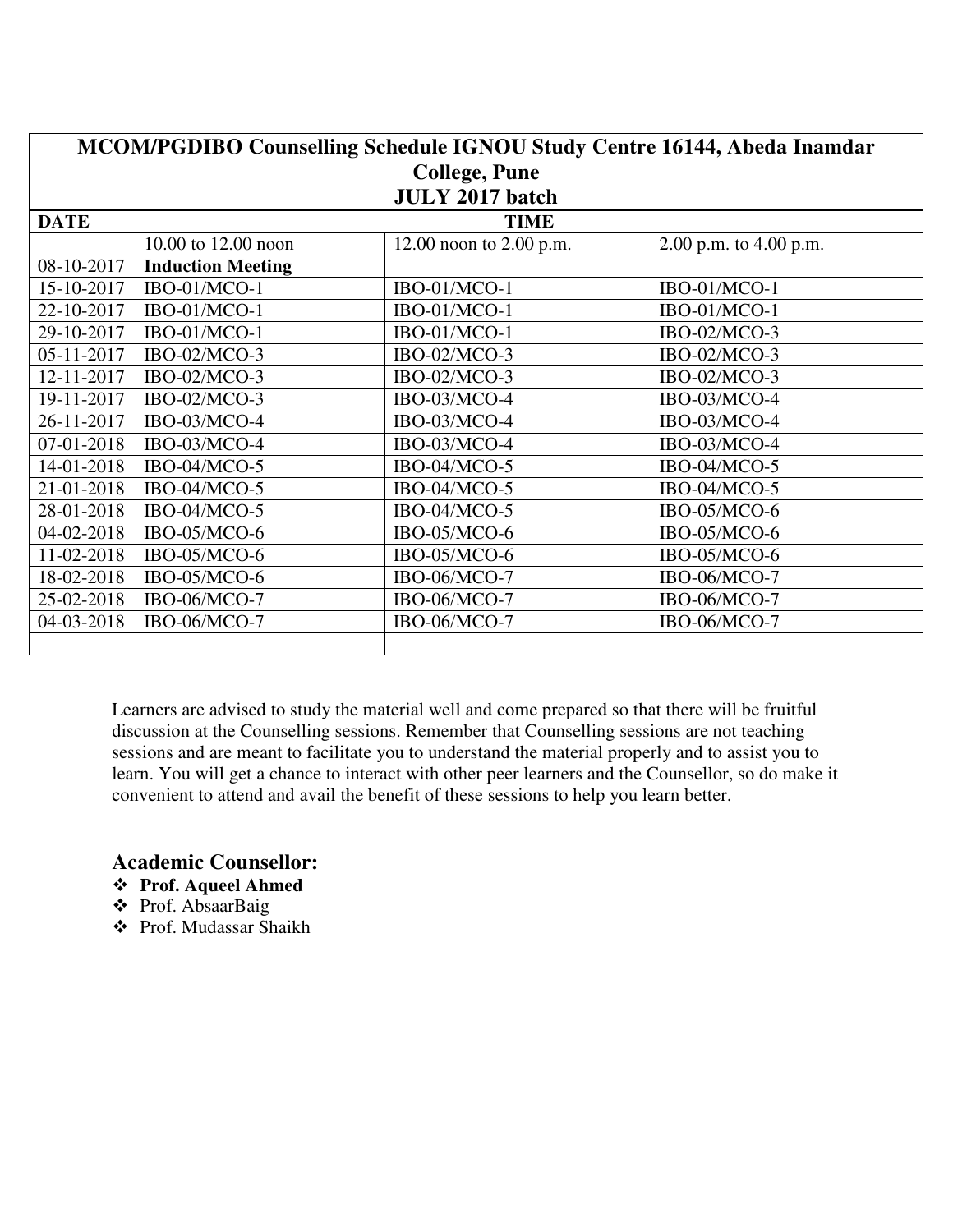|                        | MAPY Counselling Schedule IGNOU Study Centre 16144, Abeda Inamdar College, Pune |                           |                          |  |
|------------------------|---------------------------------------------------------------------------------|---------------------------|--------------------------|--|
| <b>JULY 2017 batch</b> |                                                                                 |                           |                          |  |
| <b>DATE</b>            |                                                                                 | <b>TIME</b>               |                          |  |
|                        | 10.00 to 12.00 noon                                                             | 12.00 noon to $2.00$ p.m. | 2.00 p.m. to $4.00$ p.m. |  |
| 08-10-2017             | <b>Induction Meeting</b>                                                        |                           |                          |  |
| 15-10-2017             | MPY-01 / MPY-02                                                                 | MPY-01 / MPY-02           | MPY-01 / MPY-02          |  |
| 22-10-2017             | MPY-01 / MPY-02                                                                 | <b>MPY-01 / MPY-02</b>    | <b>MPY-01 / MPY-02</b>   |  |
| 29-10-2017             | MPY-01 / MPY-02                                                                 | MPY-01 / MPY-02           | MPY-01 / MPY-02          |  |
| $05 - 11 - 2017$       | MPY-01 / MPY-02                                                                 | MPYE-1/MPYE-8             | MPYE-1/MPYE-8            |  |
| 12-11-2017             | MPYE-1/MPYE-8                                                                   | MPYE-1/MPYE-8             | MPYE-1/MPYE-8            |  |
| 19-11-2017             | MPYE-2/MPYE-9                                                                   | MPYE-2/MPYE-9             | MPYE-2/MPYE-9            |  |
| 26-11-2017             | MPYE-2/MPYE-9                                                                   | MPYE-2/MPYE-9             | MPYE-3/MPYE-10           |  |
| 07-01-2018             | MPYE-3/MPYE-10                                                                  | MPYE-3/MPYE-10            | MPYE-3/MPYE-10           |  |
| 14-01-2018             | MPYE-3/MPYE-10                                                                  | MPYE-4/MPYE-11            | MPYE-4/MPYE-11           |  |
| 21-01-2018             | MPYE-4/MPYE-11                                                                  | MPYE-4/MPYE-11            | MPYE-4/MPYE-11           |  |
| 28-01-2018             | MPYE-5/MPYE-12                                                                  | MPYE-5/MPYE-12            | MPYE-5/MPYE-12           |  |
| 04-02-2018             | MPYE-5/MPYE-12                                                                  | MPYE-5/MPYE-12            | MPYE-6/MPYE-13           |  |
| 11-02-2018             | MPYE-6/MPYE-13                                                                  | MPYE-6/MPYE-13            | MPYE-6/MPYE-13           |  |
| 18-02-2018             | MPYE-6/MPYE-13                                                                  | MPYE-7/MPYE-14            | MPYE-7/MPYE-14           |  |